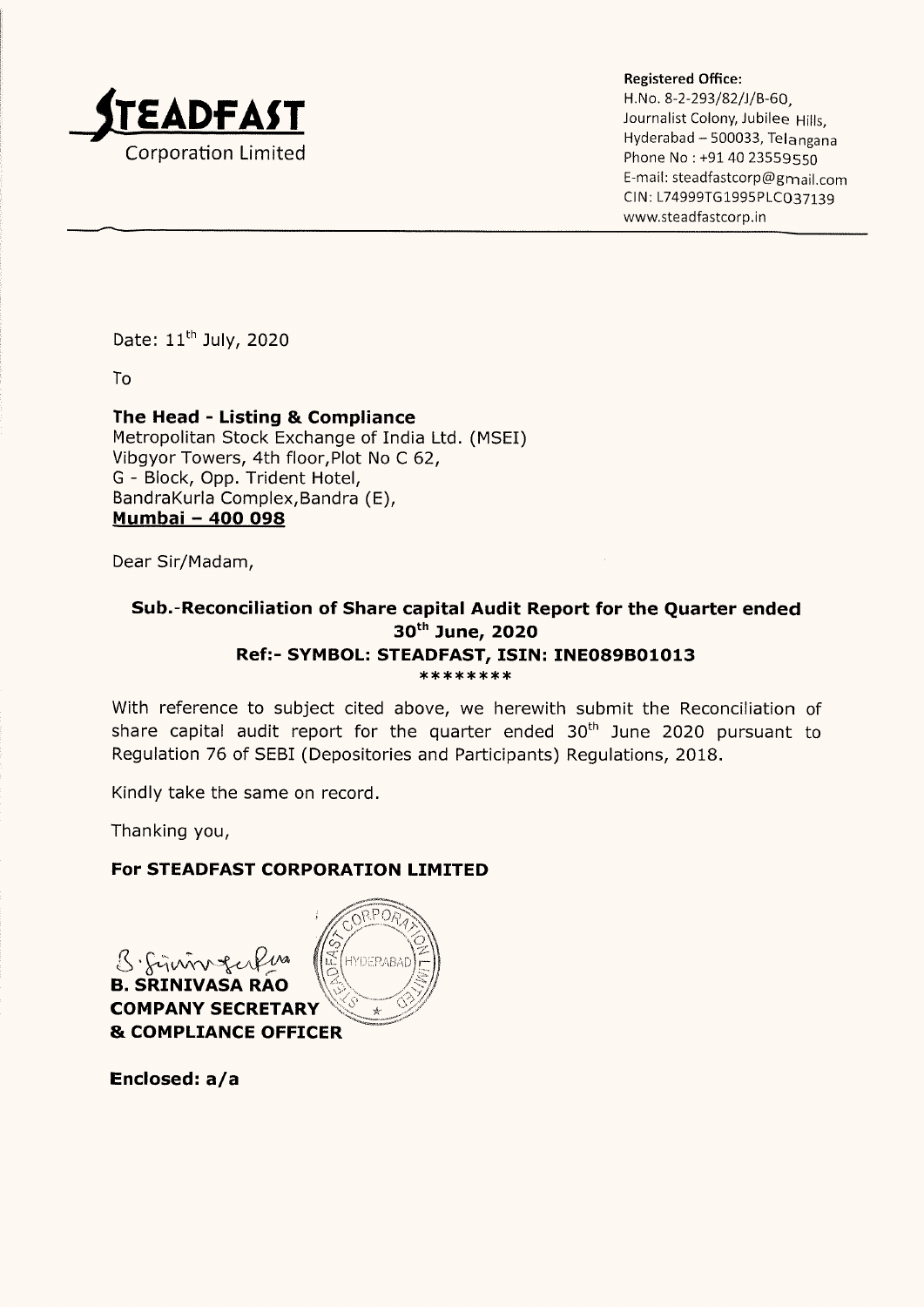|                    | <b>MSEILTD</b>                     |                                     |
|--------------------|------------------------------------|-------------------------------------|
|                    | ACKNOWLEDGEMENT                    |                                     |
| Acknowledgement No | : 1107202004242255                 | Date & Time: 11/07/2020 04:24:22 PM |
| Symbol             | <b>STEADFAST</b><br>$\ddot{\cdot}$ |                                     |
| <b>Entity Name</b> | STEADFAST CORPORATION LIMITED<br>÷ |                                     |
| Compliance Type    | : (SEBI-DP Reg.55A)                |                                     |
| Quarter / Period   | 30/06/2020<br>$\ddot{\cdot}$       |                                     |
| Mode               | : Revised E-Filing                 |                                     |



 $\frac{1}{2}$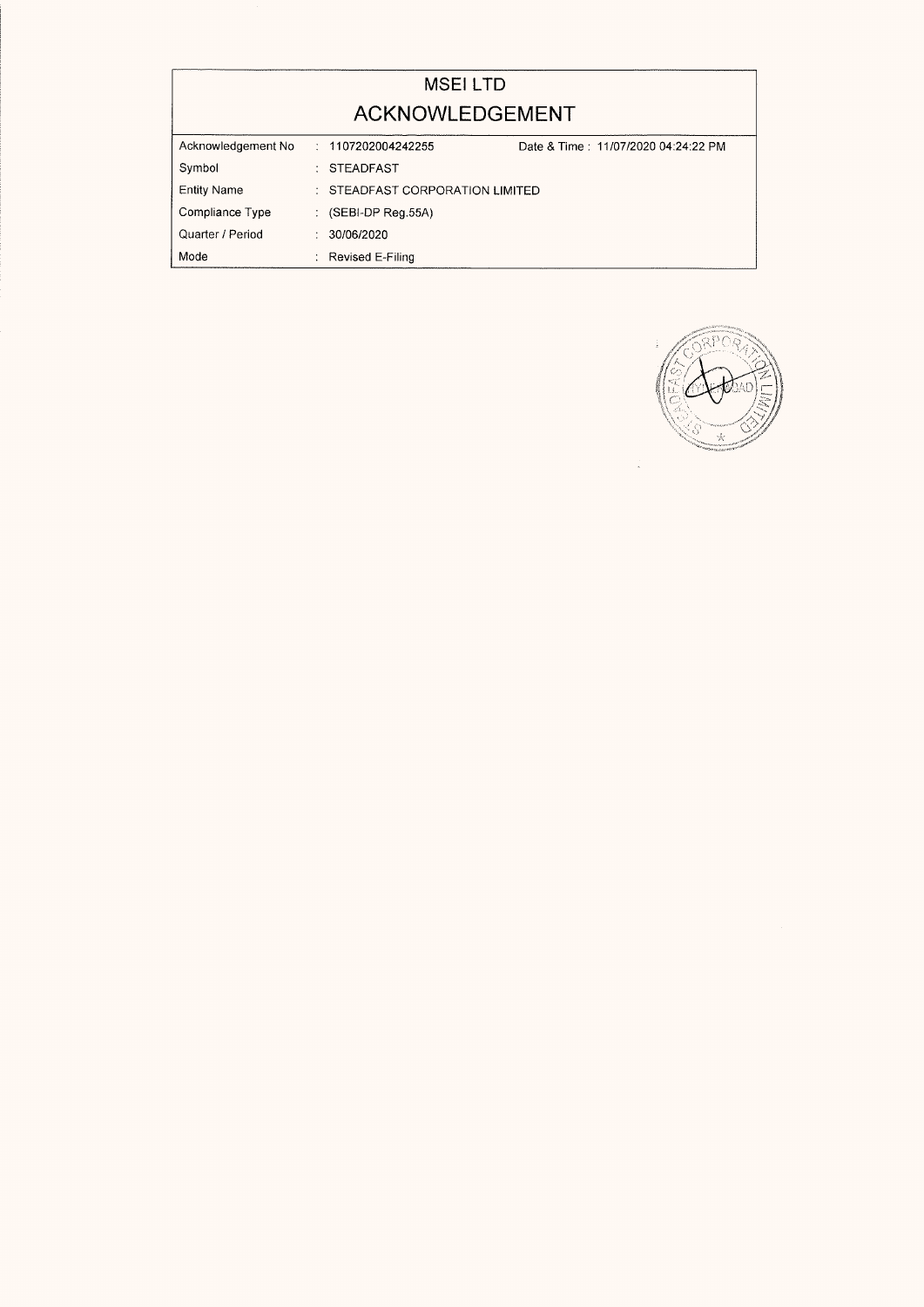

## RECONCILIATION OF SHARE CAPITAL AUDIT

|                         | <b>V. BHASKARA RAO &amp; CO.</b><br><b>COMPANY SECRETARIES</b>                                                                                                  |                                       |           |                                                                                          |                                            |                                                                                                                       |                                                                                                |
|-------------------------|-----------------------------------------------------------------------------------------------------------------------------------------------------------------|---------------------------------------|-----------|------------------------------------------------------------------------------------------|--------------------------------------------|-----------------------------------------------------------------------------------------------------------------------|------------------------------------------------------------------------------------------------|
|                         |                                                                                                                                                                 |                                       |           |                                                                                          |                                            |                                                                                                                       |                                                                                                |
|                         |                                                                                                                                                                 |                                       |           |                                                                                          |                                            |                                                                                                                       |                                                                                                |
|                         |                                                                                                                                                                 |                                       |           |                                                                                          |                                            |                                                                                                                       |                                                                                                |
|                         |                                                                                                                                                                 |                                       |           |                                                                                          |                                            | 6-2-1085/B, Flat No. 105,<br>Beside Dega Tower,<br>Hyderabad - 500 082.<br>Office: 93923 69579<br>Mobile: 93923 99570 | Badam Sohana Apartments.<br>Raj Bhavan Road, Somajiguda,<br>E-mail: bhaskararaoandco@gmail.com |
|                         |                                                                                                                                                                 | RECONCILIATION OF SHARE CAPITAL AUDIT |           |                                                                                          |                                            |                                                                                                                       |                                                                                                |
| 1.                      | For Period Ended                                                                                                                                                |                                       |           | 30th June, 2020                                                                          |                                            |                                                                                                                       |                                                                                                |
| <b>ISIN</b><br>2.<br>3. | Face Value                                                                                                                                                      |                                       |           | INE089B01013<br>Rs. 10/-                                                                 |                                            |                                                                                                                       |                                                                                                |
| 4.                      | Name of the Company                                                                                                                                             |                                       |           | <b>Steadfast Corporation Limited</b>                                                     |                                            |                                                                                                                       |                                                                                                |
|                         | 5. Registered Office Address                                                                                                                                    |                                       |           |                                                                                          | H.No.8-2-293/82/J/B-60, Journalist Colony, |                                                                                                                       |                                                                                                |
|                         | 6. Correspondence Address                                                                                                                                       |                                       |           | Jubilee Hills, Hyderabad-500 033 Telangana                                               |                                            |                                                                                                                       |                                                                                                |
|                         |                                                                                                                                                                 |                                       |           | H.No.8-2-293/82/J/B-60, Journalist Colony,<br>Jubilee Hills, Hyderabad-500 033 Telangana |                                            |                                                                                                                       |                                                                                                |
|                         | 7. Telephone No.                                                                                                                                                |                                       |           | $(040)$ 23559550<br>$(040)$ 23559550                                                     |                                            |                                                                                                                       |                                                                                                |
|                         | Fax Nos.<br>8. Email address                                                                                                                                    |                                       |           |                                                                                          | steadfastcorp@gmail.com                    |                                                                                                                       |                                                                                                |
| 9.                      | Names of the Stock Exchanges where                                                                                                                              |                                       |           |                                                                                          |                                            |                                                                                                                       | Metropolitan Stock Exchange of India Limited                                                   |
|                         | the company's securities are listed.                                                                                                                            |                                       |           | (MSEI)                                                                                   |                                            |                                                                                                                       |                                                                                                |
|                         |                                                                                                                                                                 |                                       |           |                                                                                          |                                            |                                                                                                                       | % of Total Issued                                                                              |
|                         |                                                                                                                                                                 |                                       |           |                                                                                          | Number of Shares                           |                                                                                                                       | Capital                                                                                        |
|                         | 10. Issued Capital                                                                                                                                              |                                       |           |                                                                                          | 100.00<br>7131000                          |                                                                                                                       |                                                                                                |
|                         |                                                                                                                                                                 |                                       |           |                                                                                          |                                            |                                                                                                                       |                                                                                                |
|                         | 11. Listed Capital MSEI Limited<br>12. Held in Dematerialization Form in CDSL                                                                                   |                                       |           |                                                                                          | 7131000<br>1477496                         |                                                                                                                       | 100.00<br>20.72                                                                                |
|                         | 13. Held in Dematerialization Form in NSDL                                                                                                                      |                                       |           |                                                                                          | 5328181                                    |                                                                                                                       | 74.72                                                                                          |
|                         | 14. Physical                                                                                                                                                    |                                       |           |                                                                                          | 325323                                     |                                                                                                                       | 4.56                                                                                           |
|                         | 15. Total No. of Shares (12+13+14)                                                                                                                              |                                       |           |                                                                                          | 7131000                                    | <b>NIL</b>                                                                                                            | 100.00                                                                                         |
|                         | 16. Reasons for Differences, if any<br>17. Certifying the Details of Changes in Share Capital during the quarter under consideration as per<br>the table below: |                                       |           |                                                                                          |                                            |                                                                                                                       |                                                                                                |
| Partic                  | No. of Shares                                                                                                                                                   | Applied/Not                           |           | Listed on Stock                                                                          | Whether                                    | Whether                                                                                                               | In Prin. Appr.                                                                                 |
| ulars                   |                                                                                                                                                                 | Applied for<br>listing                | Exchanges | (Specify Names)                                                                          | intimate<br>d to<br>CDSL                   | intimated<br>to NSDL                                                                                                  | Pending for<br>SE (Specify<br>Names)                                                           |

|                                            | Number of Shares | % of Total Issued<br>Capital |
|--------------------------------------------|------------------|------------------------------|
| 10. Issued Capital                         | 7131000          | 100.00                       |
| 11. Listed Capital MSEI Limited            | 7131000          | 100.00                       |
| 12. Held in Dematerialization Form in CDSL | 1477496          | 20.72                        |
| 13. Held in Dematerialization Form in NSDL | 5328181          | 74.72                        |
| 14. Physical                               | 325323           | 4.56                         |
| 15. Total No. of Shares (12+13+14)         | 7131000          | 100.00                       |
| 16. Reasons for Differences, if any        |                  | <b>NIL</b>                   |

#### the table below: 17. Certifying the Details of Changes in Share Capital during the quarter under consideration as per

| Partic<br>ulars | No. of Shares | Applied for<br>listing | Applied/Not Listed on Stock<br>Exchanges<br>(Specify Names) | Whether<br>intimate<br>d to<br>CDSL | Whether<br>intimated<br>to NSDL | In Prin. Appr.<br>Pending for<br>SE (Specify<br>Names) |
|-----------------|---------------|------------------------|-------------------------------------------------------------|-------------------------------------|---------------------------------|--------------------------------------------------------|
|                 | <b>NA</b>     | NЛ                     | <b>NA</b>                                                   | ΝA                                  |                                 | $-NA-$                                                 |